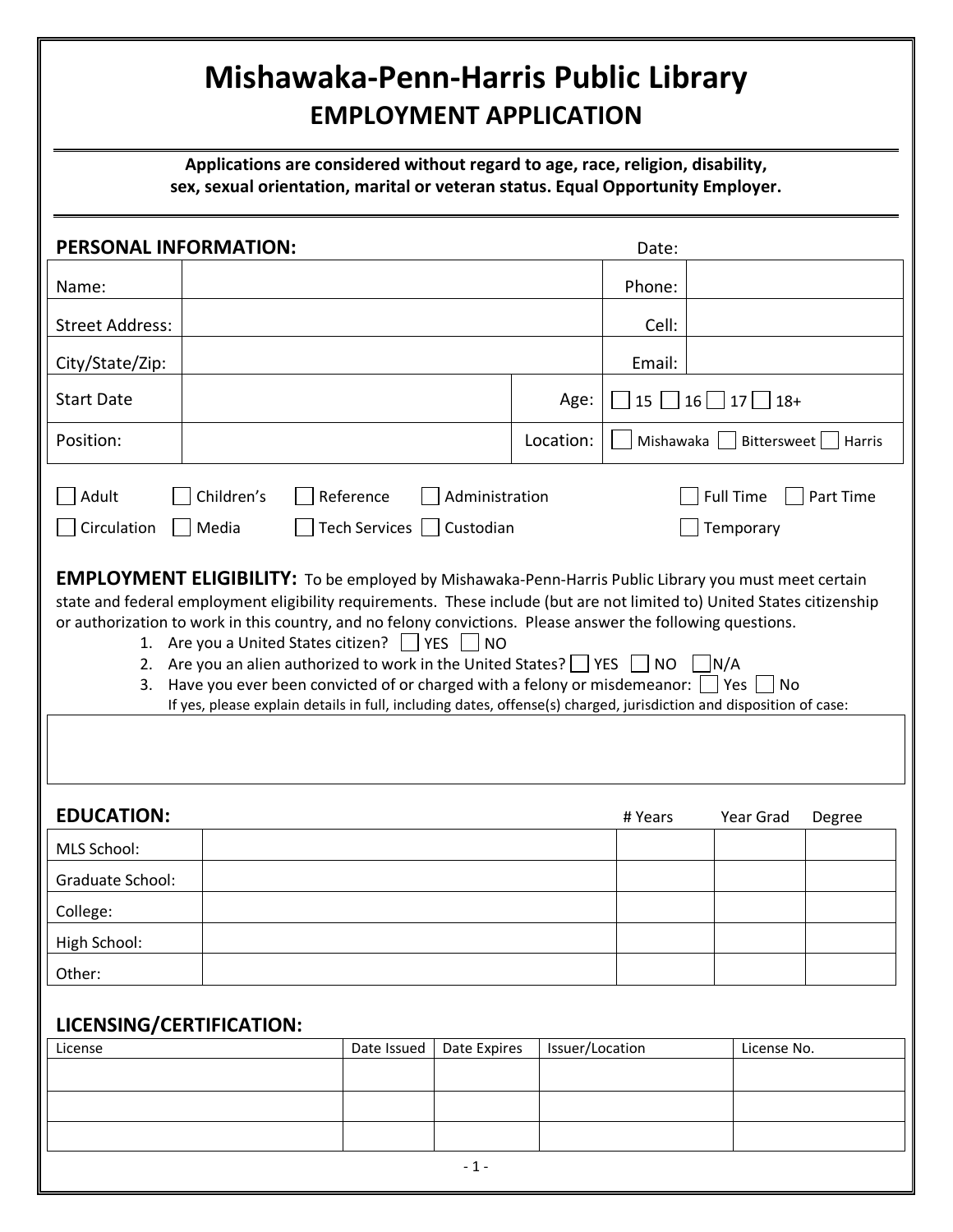| EMPLOYMENT/WORK EXPERIENCE: Start with your present or most recent position                                                                                                                                                                       |                                                                                  |                              |                                                    |
|---------------------------------------------------------------------------------------------------------------------------------------------------------------------------------------------------------------------------------------------------|----------------------------------------------------------------------------------|------------------------------|----------------------------------------------------|
| Employer:                                                                                                                                                                                                                                         | Dates (Month/Year):                                                              | From                         | To                                                 |
| Job Title:                                                                                                                                                                                                                                        | Supervisor:                                                                      |                              |                                                    |
| <b>Street Address:</b>                                                                                                                                                                                                                            | Phone:                                                                           |                              |                                                    |
| City/State/Zip:                                                                                                                                                                                                                                   |                                                                                  | Pay Rate:                    |                                                    |
| Describe Duties/Responsibilities/Accomplishments:                                                                                                                                                                                                 |                                                                                  |                              |                                                    |
| Reason for Leaving:                                                                                                                                                                                                                               | May we contact:                                                                  | $\overline{\phantom{a}}$ Yes | $\neg$ No                                          |
| Employer:                                                                                                                                                                                                                                         | Dates (Month/Year):                                                              | From                         | To                                                 |
| Job Title:                                                                                                                                                                                                                                        | Supervisor:                                                                      |                              |                                                    |
| <b>Street Address:</b>                                                                                                                                                                                                                            | Phone:                                                                           |                              |                                                    |
| City/State/Zip:                                                                                                                                                                                                                                   |                                                                                  | Pay Rate:                    |                                                    |
| Describe Duties/Responsibilities/Accomplishments:                                                                                                                                                                                                 |                                                                                  |                              |                                                    |
| Reason for Leaving:                                                                                                                                                                                                                               | May we contact:                                                                  | $\mathsf{Yes}$               | $\n  1$ No                                         |
| Employer:                                                                                                                                                                                                                                         | Dates (Month/Year):                                                              | From                         | To                                                 |
| Job Title:                                                                                                                                                                                                                                        | Supervisor:                                                                      |                              |                                                    |
| <b>Street Address:</b>                                                                                                                                                                                                                            | Phone:                                                                           |                              |                                                    |
| City/State/Zip:<br>Pay Rate:                                                                                                                                                                                                                      |                                                                                  |                              |                                                    |
| Describe Duties/Responsibilities/Accomplishments:                                                                                                                                                                                                 |                                                                                  |                              |                                                    |
| Reason for Leaving:                                                                                                                                                                                                                               | May we contact:                                                                  | Yes                          | No                                                 |
| MILITARY SERVICE: (A copy of a report of separation from the Armed Services may be required)<br>3. Are you a surviving spouse of a veteran who has not remarried?<br>SPECIAL SKILLS: Describe any special skills or qualifications for this work: | a veteran? VES NO If yes, dates of service for veteran: ________________________ |                              | $\Box$ YES $\Box$ NO Are you a surviving orphan of |
|                                                                                                                                                                                                                                                   |                                                                                  |                              |                                                    |
|                                                                                                                                                                                                                                                   | $-2-$                                                                            |                              |                                                    |